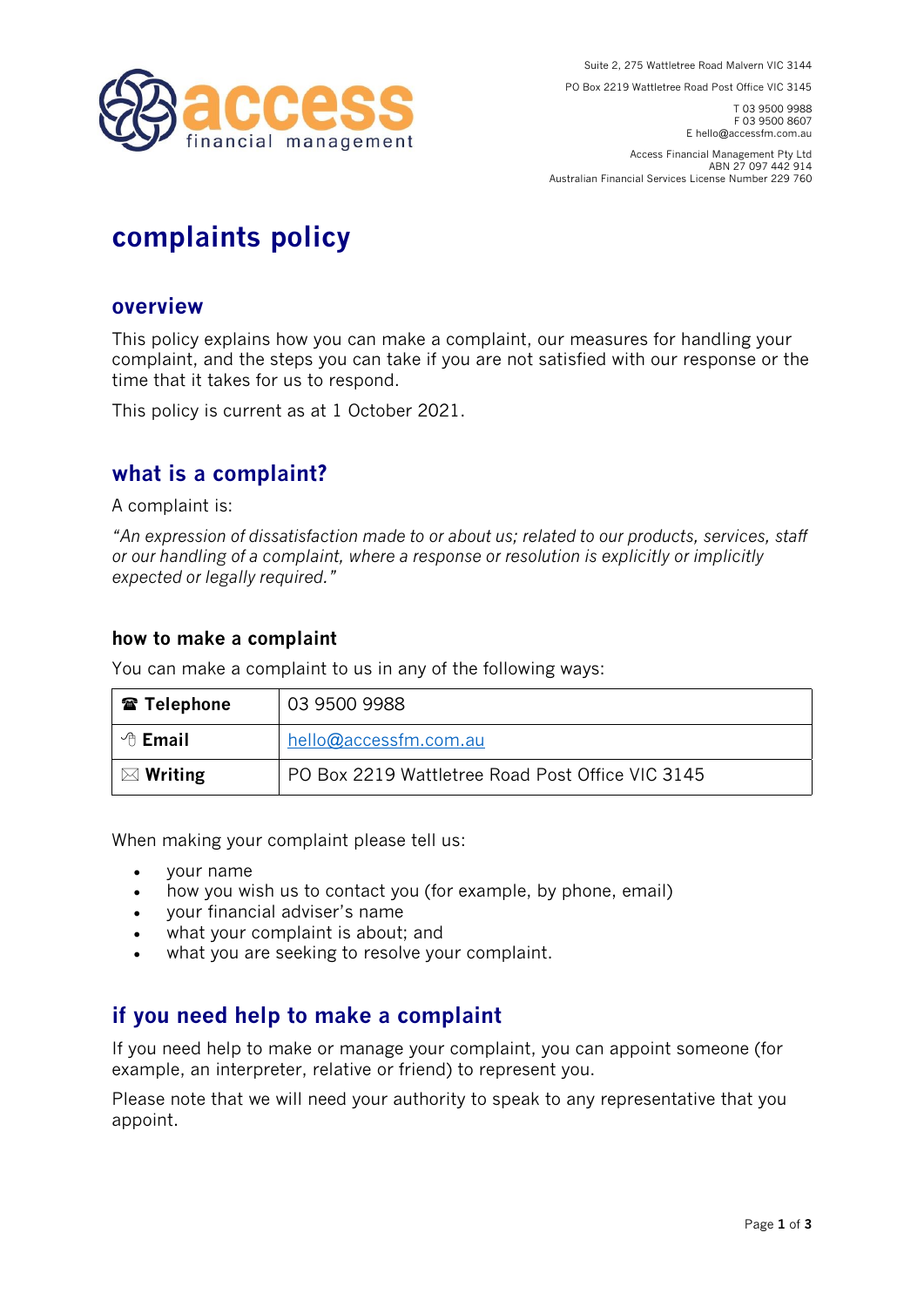financial management

**PO Box 2219 Wattletree Road Post Office VIC 3145** 

**T 03 9500 9988 F 03 9500 8607 E hello@accessfm.com.au** 

**Access Financial Management Pty Ltd ABN 27 097 442 914 Australian Financial Services License Number 229 760** 

# **how we will deal with your complaint**

#### **acknowledgement**

**We will acknowledge receipt of your complaint in the same manner and, in writing, within one business day of receipt, or as soon as practicable.**

**When acknowledging your complaint, we will also have regard to any preferences you have communicated to us in relation to the way in which you wish for us to communicate with you.**

#### **investigation of your complaint**

**If we cannot resolve your complaint immediately, we will need some time to investigate your concerns.**

**We may also request that you provide us with further information to assist with our investigation.** 

#### **written response**

**We will provide you with our written reasons for the outcome of your complaint within 30 calendar days of receiving your complaint.** 

**A written response will also be provided where:**

- **your complaint is not resolved within 5 business days of us receiving your complaint, or**
- **the complaint is resolved within 5 business days, but you request a written response.**

**Our Response will also inform you of your right to escalate your complaint to the Australian Financial Complaints Authority (AFCA).**

**If we reject your complaint (whether in full or in part), our response will:**

- **identify and address the issues you raised in your complaint**
- **set out our findings on the material questions of fact raised in your complaint, with reference to the relevant supporting information; and**
- **provide a sufficient level of detail for you to understand the reasons for our decision so that you can decide whether to escalate the complaint to AFCA or another forum.**

**We are not required to provide you with a written response if:**

- **your complaint is resolved to your complete satisfaction within 5 business days and you have not requested a written response; or**
- **within 5 business days of receiving your complaint, we have given you an explanation and/or apology and we cannot take any further action to reasonably address your complaint.**